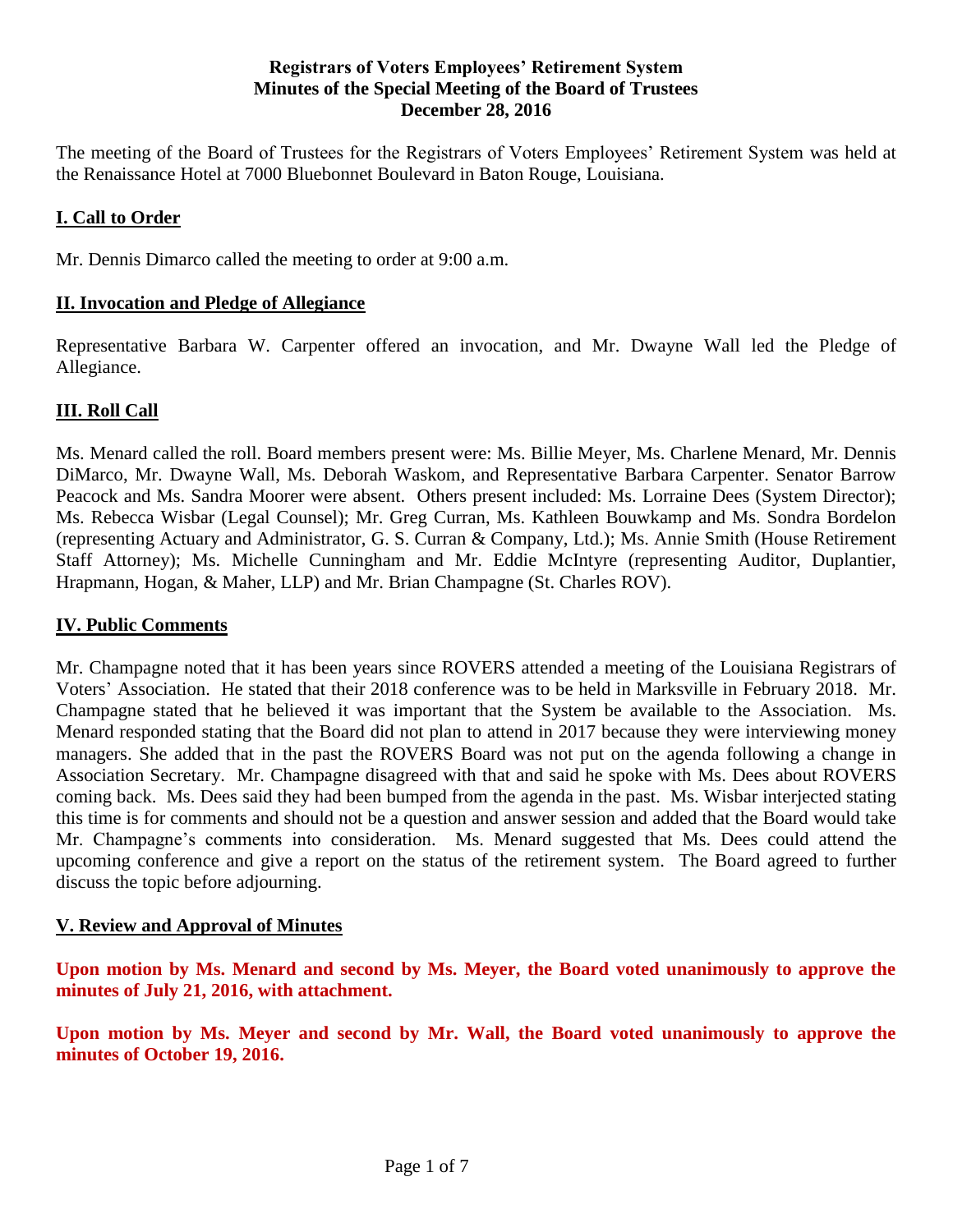### **VI. Report from the System's Attorney, Rebecca Wisbar**

Regarding the Commonwealth Litigation, Ms. Wisbar stated that there was a status conference between the parties and the judge this past October. The judge asked the parties to get together. Initially it was stated if the parties go to trial it would be scheduled for two years in the future. If the parties agree to a special master then they may get a trial in one year. With a special master, the parties would have to pay. Ms. Wisbar stated that she would report again when there was an update in status.

Ms. Wisbar stated that the Credit Card Usage Policy had been implemented but had not been approved in writing. Ms. Dees mentioned that the policy had already been reviewed. She further stated that the System has only one credit card. Ms. Wisbar stated that the written policy had been reviewed by Ms. Akers.

#### **Upon motion by Ms. Meyer and second by Ms. Menard, the Board voted unanimously to approve the Credit Card Usage Policy.**

Ms. Wisbar confirmed that the Post-Drop FAC Policy was approved and added to the Louisiana Register. She stated that no motion was needed.

Per her discussion with Ms. Akers, Ms. Wisbar confirmed that the discussion of any internal controls/policy statements on handling administrative issues in the office would be deferred until the next meeting.

## **VII. Report from Duplantier, Hrapmann, Hogan, & Maher, L.L.P.**

Ms. Cunningham presented the financial statement and compliance audit report for the Registrars of Voters Employees' Retirement System (ROVERS) for the year ended on June 30, 2016. She directed the Board to a presentation outlining the results of the audit. On page 2 and 3, she covered the management's and auditor's responsibilities. Ms. Cunningham stated that ROVERS received an unmodified opinion; there was nothing that they couldn't audit, and there was nothing that they were asked not to audit. She stated that the System's financial statements were materially stated and had no significant deficiencies or material weaknesses of internal controls. She added that there were no material violations of laws and regulations and no noncompliance found in testing the credit card purchases.

Ms. Cunningham reviewed an emphasis of matter paragraph related to the use of actuarial assumptions in determining the GASB 67 total pension liability. On page 8, she introduced GASB 72 "Fair Value Measurement and Application." This policy resulted in some significant increases in footnote disclosures on investments. She further explained that the standard requires the System to report investments based on levels which separate investments by valuation technique.

On page 11, she confirmed that there were no uncorrected misstatements, no difficulties encountered in performing the audit, no noted consultation with other independent accountants and that a management representation letter dated December 22, 2016, had been obtained by her firm. Ms. Cunningham reviewed her findings detailed on page 12; as a result of their testing, they noted one retiree was receiving an incorrect benefit. The retiree had received \$250 per month in excess of the correct benefit amount, dating back to 2005, resulting in approximately \$30,000 of total overpayments to the retiree. She recommended that the System consult with their attorney to discuss steps to reduce the monthly benefit to the proper monthly amount and assess the ability to recover the excess benefit payments. She also recommended that the System put in place internal controls to prevent this from occurring again in the future.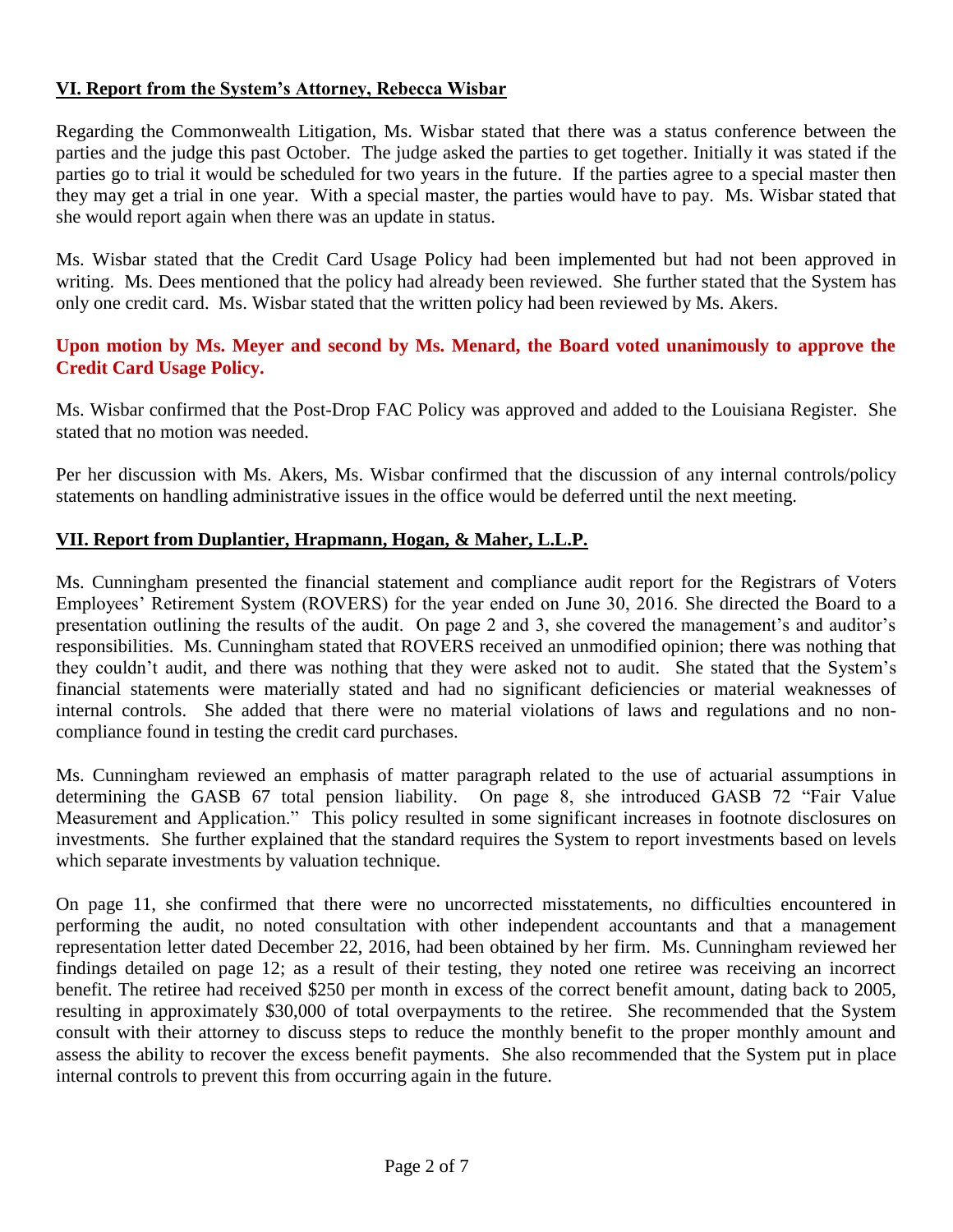Ms. Cunningham reviewed the Condensed Comparative Statement of Fiduciary Net Position (balance sheet) which showed that the System's total assets as of June 30, 2016, were \$80,823,259 versus \$81,370,003 as of June 30, 2015. She added that the Members' Supplemental Savings Trust Fund had total assets of \$1,069,511; there was net investment income of \$21,589, but a total decrease of \$91,665 due to \$113,254 of member withdrawals. She stated that since there are no further additions to this fund, it will continue to decrease year after year.

Page 23, Net Pension Liability of Employers, showed information from the last 3 years, including the discount rate used, Expected Real Rates of Return, Money Weighted Rate of Return, Total Pension Liability, Plan Fiduciary Net Position, and the Employers' Net Pension Liability.

Ms. Cunningham stated that GASB 67 requires Census Data Testing. She added that they did testing on Lafayette Parish, Plaquemines Parish, Jefferson Parish, and the State of Louisiana. Ms. Cunningham stated that they found one member in St. John the Baptist Parish who was not properly enrolled in the System. She added that because of the finding, St. John the Baptist Parish and Ms. Dees would get together to discuss this issue. Ms. Dees mentioned that the Board needed to make a decision regarding how the System would like her to proceed.

Ms. Cunningham then mentioned that G. S. Curran & Company will use the contributions by employer to allocate the total pension liability. These numbers would be audited and a GASB 68 report would be issued in the next few months.

Ms. Waskom asked Ms. Cunningham if it was their responsibility to audit the timeliness of the benefit checks/payments going out because there had been multiple errors this past year. Ms. Cunningham stated that the auditor only tests that the correct person and amount is paid and that benefits are materially stated.

Ms. Cunningham directed the Board to the additional handout which is the Agreed Upon Procedures Report, which showed each employer that was tested and all findings of the report. She explained how random samples are taken. She then handed out copies of the full report to the Board.

Ms. Waskom asked why the discussion of internal controls/handling administrative issues was deferred until the next meeting. Ms. Wisbar stated that it was deferred so that it could be discussed at a meeting with all Board members present.

Ms. Dees then discussed the audit finding regarding the overpayment to a retiree and stated that she had made an oversight. The individual should have been receiving \$1,002 per month but instead received \$1,250 per month. She explained that the individual was now deceased so his spouse, who was in a nursing home, was receiving a survivor benefit. Ms. Dees stated that the benefit was corrected as of November 2016. Ms. Dees added that the survivor was no longer being overpaid, but that the System's attorney had suggested that the Board make an effort to recover what was lost by reducing future benefits up to \$250 per month.

Ms. Waskom stated that this error should fall under an Errors and Omissions policy. Ms. Dees stated that she had already checked, and it was not covered by  $E&O$  and that the System did not have that type of insurance. Ms. Dees said in 2005 the System had a fraud policy but not an E&O policy. The Board discussed the option of reducing the monthly benefit to collect the overpayment.

Ms. Wisbar stated that the Attorney General issued an opinion regarding a similar situation, which stated that the Board had a fiduciary obligation to recoup an overpayment but that it could be recouped by reducing the monthly benefit. Mr. Wall asked if Ms. Wisbar had a copy of the Attorney General's opinion. Ms. Wisbar stated that she did not, but one could be provided for the next meeting.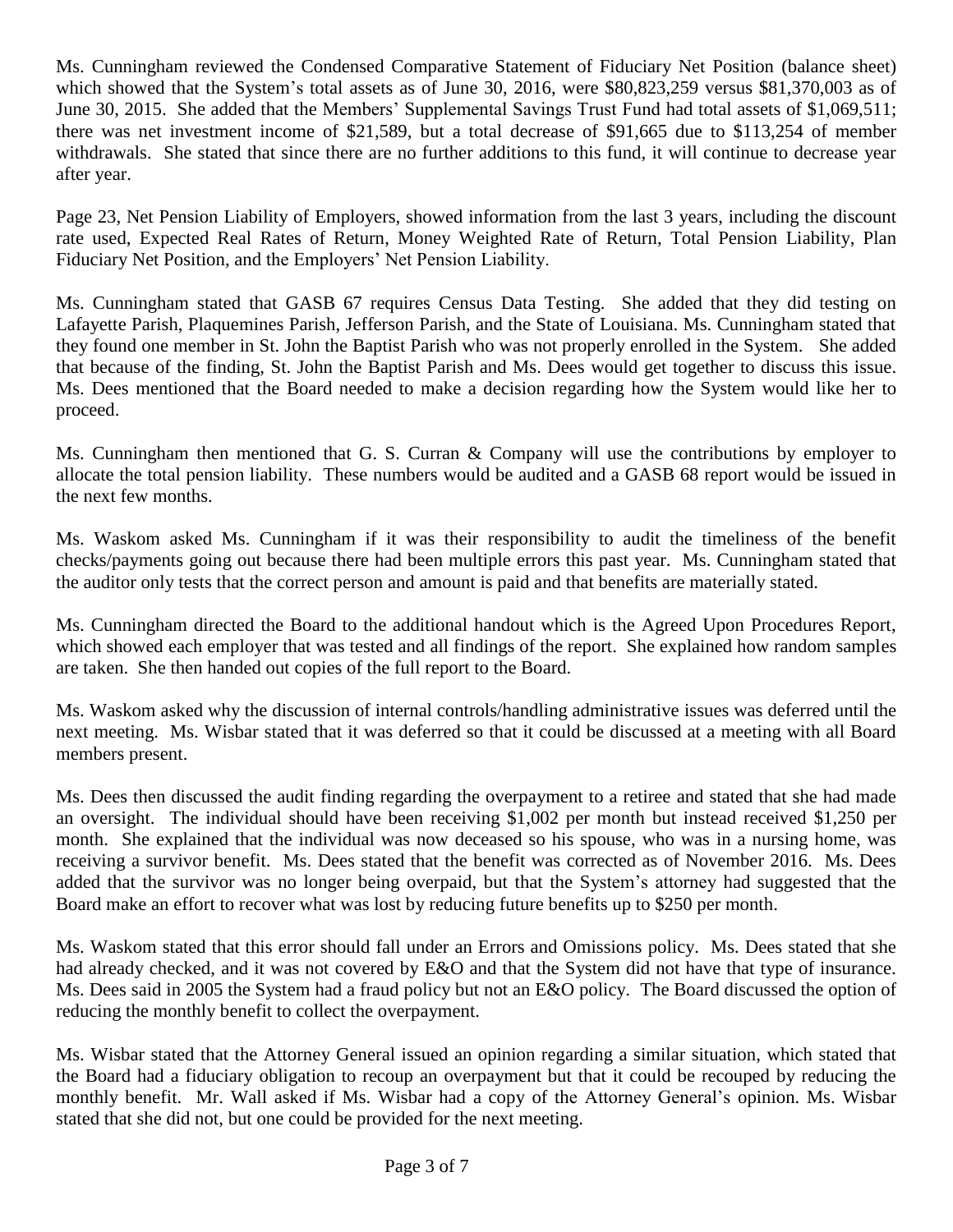Mr. Wall asked when these findings had been discovered and reported to the Director. Mr. McIntyre stated it was late October. Ms. Dees confirmed that time period and said that she had immediately reduced the monthly benefit to the correct amount. Ms. Waskom asked if there was anything in place to prevent this in the future. Ms. Dees mentioned that Duplantier reviews every new retiree/survivor folder and pulls a random sample from existing retiree/survivor folders.

Mr. Curran mentioned that the error had been caused in part by a typo on the cover letter sent to Ms. Dees with the actuary's calculation of the member's benefit. He further stated that the attached benefit calculation was correct. He added that his office no longer restated the benefit on the cover letter to avoid typographical errors, since cover letters are not double checked within his office. He added that his office could review benefits being paid at the end of each year as a second check. In addition, he suggested, once the new computer system is complete, the actuary's office could compare the final benefits selected by members against the data input into the computer system.

Ms. Dees stated that she needed the Board to decide how much to reduce the benefit to recoup the overpayment. She stated that based on the attorney's advice, the reduction could be an amount between \$0 and \$250. Ms. Waskom reiterated that the Board needed the Attorney General's opinion before making a decision.

# **Upon motion by Mr. Wall and second by Ms. Meyer, the Board voted unanimously to defer the decision related to recouping the overpayment of benefits to the next meeting.**

Ms. Dees discussed the auditors' finding about an employee from St. John the Baptist Parish who was not properly enrolled in the System. She stated that the employee did not want to be enrolled, but that she was required to join the System as a condition of employment. She had since found out that the parish had incorrectly put her in social security. Ms. Dees stated that this individual did sign a Forfeiture of Retirement Benefits Form and Statement Concerning Your Employment in a Job Not Covered by Social Security form, which the employee assumed had meant that the she could opt out of the system. Mr. Curran passed around a copy of the forms and stated that these forms did not provide members the right to opt out of the System.

Ms. Dees then stated that she calculated that over the past 4 years this employee would have owed approximately \$9,000 to the System, and that the parish police jury would have owed approximately \$36,000 plus interest to the System. She added that since it was the parish's responsibility to enroll the member, they would be responsible for the interest. Ms. Dees suggested that the other option would be to have the employee sign something stating that she did not want to pay the contributions owed and understood that she was forfeiting those 4 years of service. Ms. Dees added that this employee was required to be enrolled going forward and that this would have to be a final and binding decision. Ms. Waskom stated that her concern was that the Director should have realized that the State had contributed while the Parish had not. Mr. Curran explained that it was an issue of payroll frequencies being different and that the current computer system did not flag the situation. He added that the new computer system would improve the Director's ability to detect these situations.

Mr. Curran suggested that Ms. Akers and Ms. Wisbar begin the process by sending a formal demand letter to the parish asking them to pay the contributions and interest owed. He added that the System may be able to request the amount owed be paid by the State Treasurer out of any funds owed to the parish. He suggested that the System notify the parish and the member that service credit cannot be granted without payment of contributions and interest owed to the system.

Ms. Dees stated that she relied on salary information from the employer. Mr. Wall suggested that Ms. Dees had access to everyone's salaries through the Secretary of State's office and indicated that there was a spreadsheet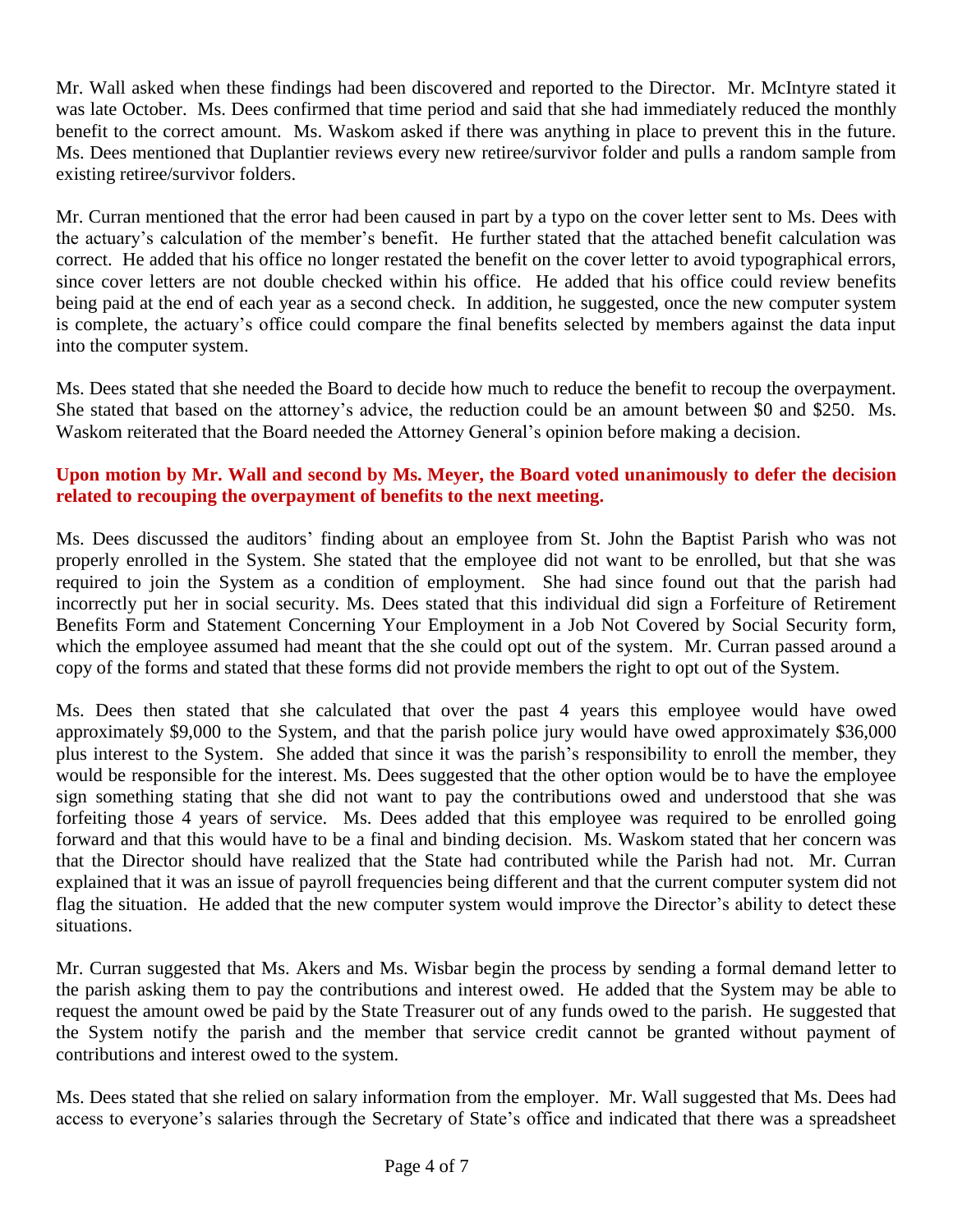of every individual in the Association showing their salaries. Ms. Dees stated that she was not aware of that. Mr. Wall suggested that the Director get a certified list from the employers each year to be able to verify that the System was getting the proper amounts.

**Upon motion by Ms. Waskom and second by Ms. Meyer, the Board voted unanimously to have the System's Attorney send a letter of demand to St. John the Baptist Parish requiring the payment of unpaid contributions owed plus interest and allowing 30 days for them to respond.** 

**Upon motion by Ms. Waskom and second by Mr. Wall, the Board voted unanimously for Ms. Dees to send a letter to each parish requiring a certified list of all Registrars' office employees, both full time and part time, and to inform each parish that this will be an annual verification.**

**Upon motion by Ms. Menard and second by Ms. Meyer, the Board voted unanimously to approve the Louisiana Compliance Questionnaire as presented by the Director.**

# **VIII. Report from G. S. Curran & Company**

Mr. Curran directed the Board's attention to the System's actuarial valuation report as of June 30, 2016. He informed the Board that the verbiage section of the report had been expanded to give the reader more information regarding the actuarial process and risks faced by a retirement system. He reviewed the risk factors contained within the report. He stated that the System's sensitivity to investment earnings under or over the assumed rate of return by 1% was shown at the top of page 6. He added that the System would expect its actuarially required contribution rate to increase by 0.70% if the System earned 1% less than the assumed rate of return. Mr. Curran stated that a measure of risk related to plan maturity is the ratio of total benefit payments to active payroll. He stated that for fiscal 2016 this ratio was 33.45% versus 24.29% ten years ago. This shows that the plan is maturing. He added that the report also discussed the expected increase in the actuarially required contribution rate for a reduction in the valuation interest rate of 1%. He stated that for fiscal 2017, the actuarially required contribution rate would increase by 11.59% of payroll for a 1% decrease in the valuation interest rate. This would also be the amount that the System's required contribution rate would increase over time if the System earned only 6% on average versus the assumed rate of return of 7%.

Mr. Curran reviewed the statutes that affected ROVERS in the 2016 session.

Mr. Curran reviewed the System's rates of return on the total audited assets for 2016. He stated that the market rate of return was -2.0%. After incorporating the actuarial asset smoothing, the actuarial rate of return for 2016 was 3.0%. Therefore, the plan earned less than the assumed rate of return of 7%. This resulted in an actuarial loss. This shortfall increased the normal cost accrual rate by 2.7119%.

Mr. Curran reviewed the demographic and liability experience of the System during fiscal 2016. He stated that liability experience was favorable, with salary increases below projected levels. This actuarial gain decreased the normal cost accrual rate by 1.6526% which offset the actuarial investment loss.

Mr. Curran added that in addition to asset and liability experience, new members to the plan were cheaper on average than current members. New members further reduced the normal cost accrual rate by 1.6276%.

Mr. Curran reviewed the minimum recommended net direct employer contribution rate for fiscal 2018 as shown on Exhibit I. He reviewed the components of the calculation and stated that the minimum rate was 14.00% for 2018. He stated that the projected ad valorem taxes had been adjusted to account for the expected effect of the significant flooding in 2016 on property taxes.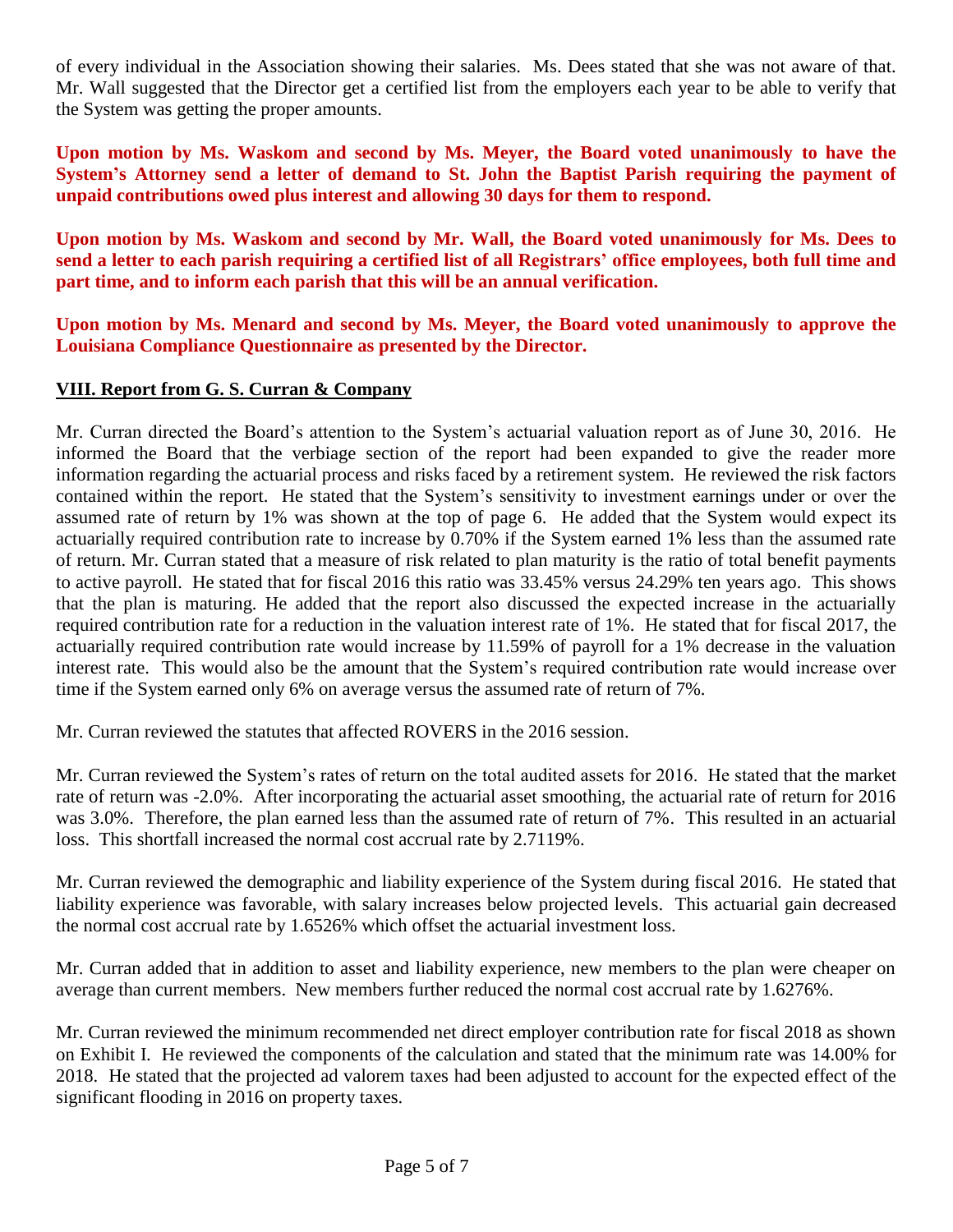Mr. Curran stated that the Funding Deposit Account had increased by \$1,124,211 in additional contributions made by employers and that the ending balance was \$2,068,558.

Mr. Curran informed the Board that because the System had no excess interest earnings, they could not authorize a COLA unless it was determined that the law authorized payment from the Funding Deposit Account in a year without excess interest earnings. He stated that the issue was being researched for the Parochial Employees' Retirement System and that he would notify the Board of the outcome of that review at a future meeting.

### **Upon motion by Ms. Meyer and second by Ms. Waskom, the Board voted unanimously to approve the actuarial valuation report for June 30, 2016, as presented.**

Mr. Curran stated that the GASB 67 numbers had been completed and provided to the System's auditors but that under GASB 68 the amounts would be allocated to each of the employers. He stated that the GASB 68 allocations would be completed in the next few months and likely presented at the April meeting.

The Board discussed the fact that the ROVERS statutes require that a member who terminates and takes a refund of employee contributions must return to membership for four years to be entitled to repay the amount withdrawn with interest to regain the service credit. Ms. Dees stated that she would prefer that be changed to require something like the 6 months required to transfer service credit. Mr. Curran stated that he did not have a problem with the concept of shortening the period required to repay refunds but that it would be difficult to deal with it in the 2017 legislative session since it was a fiscal session.

### **Upon motion by Ms. Waskom and second by Ms. Meyer, the Board voted unanimously to defer the issue of changing the timeframe required to allow repayments of refunded contributions.**

## **IX. Director's Report**

Ms. Dees stated that more information was needed to make a decision regarding the Errors and Omissions policy estimates and coverage. She also stated that she will further discuss this with Mr. Curran and provide more detailed findings at the January 2017 meeting.

Ms. Dees discussed the possibility of adding a  $7<sup>th</sup>$  board member, however Representative Carpenter stated that she would do her best to attend as many meetings as possible. Ms. Dees stated no further action was required at this time.

Ms. Dees informed the Board that she had 3 larger banks that could possibly replace The Bank, but did not have the list at that time. She expressed her opinion that it needed to be a bank that was easily accessible regardless of the bank's location.

Ms. Dees directed the Board's attention to a Disability Retirement, which had been approved effective October 20, 2016, and stated that no action was necessary at this time.

Regarding the discussion and action related to an employee who had contributed only on state pay, Ms. Waskom reiterated that the Board asked the System Attorney to send a demand letter previously in this meeting.

Ms. Dees stated that the same parish had a previous error. She added that St. John the Baptist Parish also forgot to reenroll an employee and deduct employee contributions after she completed DROP participation. She stated that the parish would be assessed late fees.